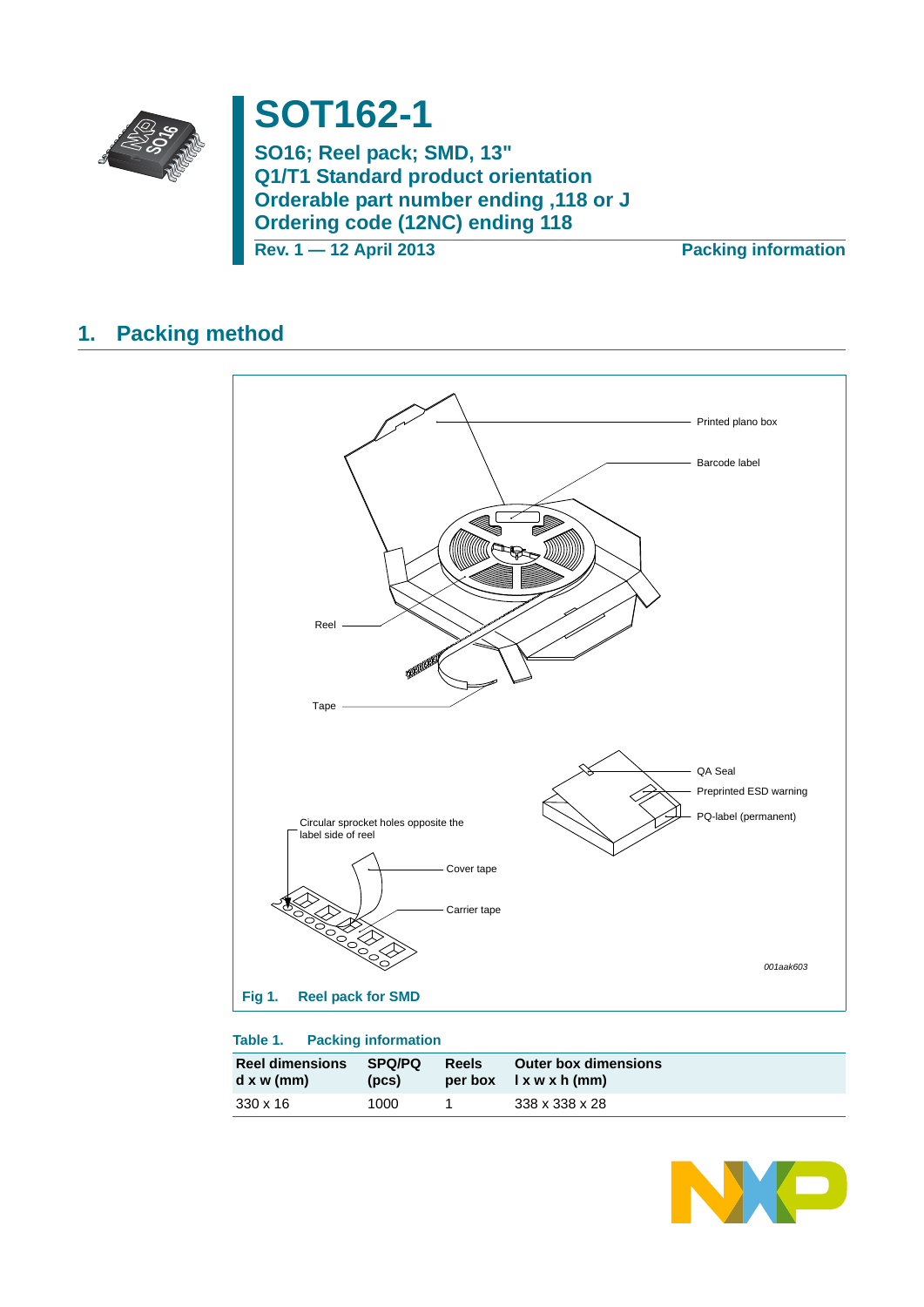# **NXP Semiconductors SOT162-1**

### **SO16; Reel pack; SMD, 13" Q1/T1 Standard product orientation Orderable part number ending ,118 or J Ordering code (12NC) ending 118**

### **2. Product orientation**



## **3. Carrier tape dimensions**



### **Table 2. Carrier tape dimensions**

*In accordance with IEC 60286-3.*

| $A_0$ (mm) | $B_0$ (mm) | $K_0$ (mm) | T (mm) | $P_1$ (mm) | $W$ (mm) |
|------------|------------|------------|--------|------------|----------|
| 10.9       | 10.78      |            | ۰      |            | 16       |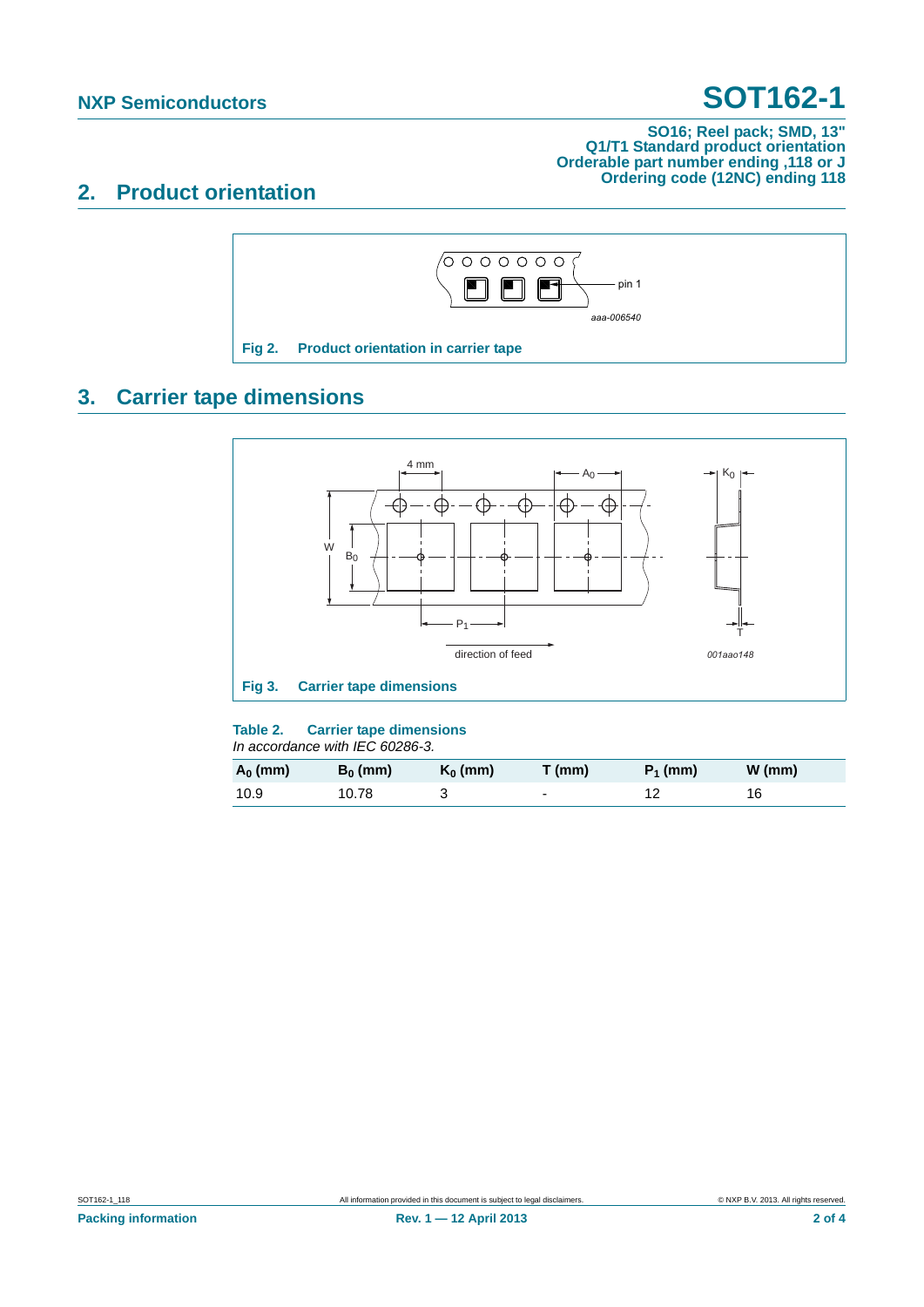# **NXP Semiconductors SOT162-1**

#### **SO16; Reel pack; SMD, 13" Q1/T1 Standard product orientation Orderable part number ending ,118 or J Ordering code (12NC) ending 118**

## **4. Reel dimensions**



#### **Table 3. Reel dimensions** *In accordance with IEC 60286-3.*

| $D$ (mm) | $W$ (mm) |
|----------|----------|
| 330      | 16       |